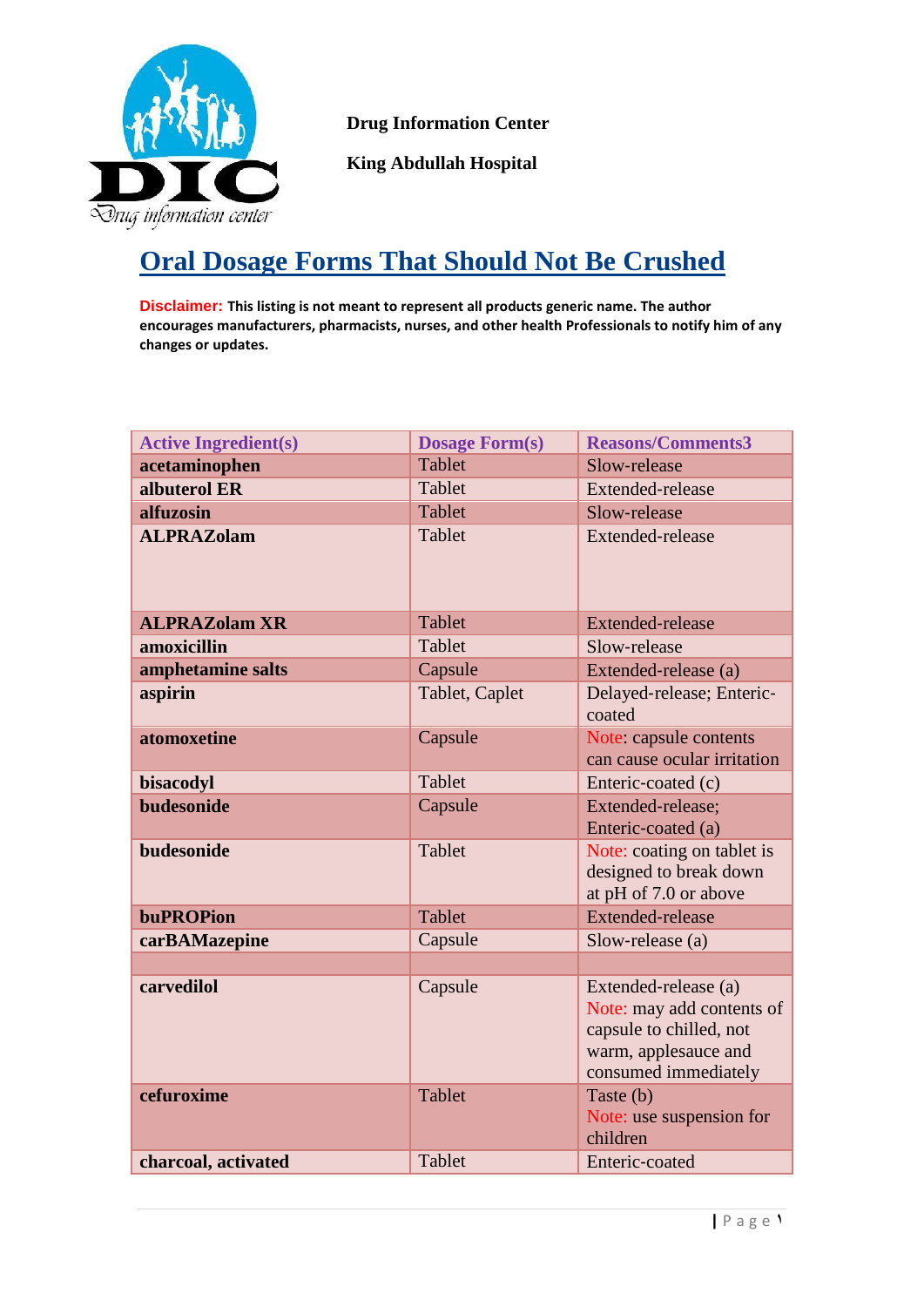| cinacalcet                | <b>Tablet</b> | Note: tablets are not<br>scored and cutting                                                                                                                                                                        |
|---------------------------|---------------|--------------------------------------------------------------------------------------------------------------------------------------------------------------------------------------------------------------------|
|                           |               | may cause variable<br>dosage accuracy                                                                                                                                                                              |
| ciprofloxacin             | Tablet        | Extended-release (b)                                                                                                                                                                                               |
| clarithromycin            | Tablet        | <b>Extended-release</b>                                                                                                                                                                                            |
| cloNIDine                 | Tablet        | Slow-release                                                                                                                                                                                                       |
| colestipol                | Tablet        | Slow-release                                                                                                                                                                                                       |
| <b>Creon pancrelipase</b> | Capsule       | Extended-release (a)                                                                                                                                                                                               |
| cyclobenzaprine           | Capsule       | Slow-release                                                                                                                                                                                                       |
| cyclophosphamide          | Tablet        | Note: drug may be<br>crushed but company<br>recommends using<br>injection                                                                                                                                          |
| dabigatran                | Capsule       | Note: bioavailability<br>increases by 75% when<br>the<br>pellets are taken without<br>the capsule shell                                                                                                            |
| dalfampridine             | Tablet        | Extended-release                                                                                                                                                                                                   |
| dasatinib                 | Tablet        | Film-coated<br>Note: active ingredients<br>are surrounded by a wax<br>matrix to prevent<br>healthcare exposure;<br>women<br>who are, or may become,<br>pregnant, should not<br>handle crushed or broken<br>tablets |
| deferasirox               | Tablet        | Note: do not give as<br>tablet; tablets are meant to<br>be given as a liquid; see<br>company insert.                                                                                                               |
| dexmethylphenidate        | Capsule       | Slow-release (a)                                                                                                                                                                                                   |
| diclofenac                | <b>Tablet</b> | Delayed-release; Enteric-<br>coated                                                                                                                                                                                |
| didanosine                | Capsule       | Slow-release                                                                                                                                                                                                       |
| diltiazem                 | Tablet        | Note: the drug has a<br>coating that is intended to<br>release the drug over<br>approximately 3 hours.<br>also, others are extended<br>realease.                                                                   |
| diltiazem                 | Capsule       | <b>Extended-release</b>                                                                                                                                                                                            |
| diltiazem (ER)            | Capsule       | Extended-release (a)                                                                                                                                                                                               |
| disopyramide (CR)         | Capsule       | Extended-release form<br>within a special capsule                                                                                                                                                                  |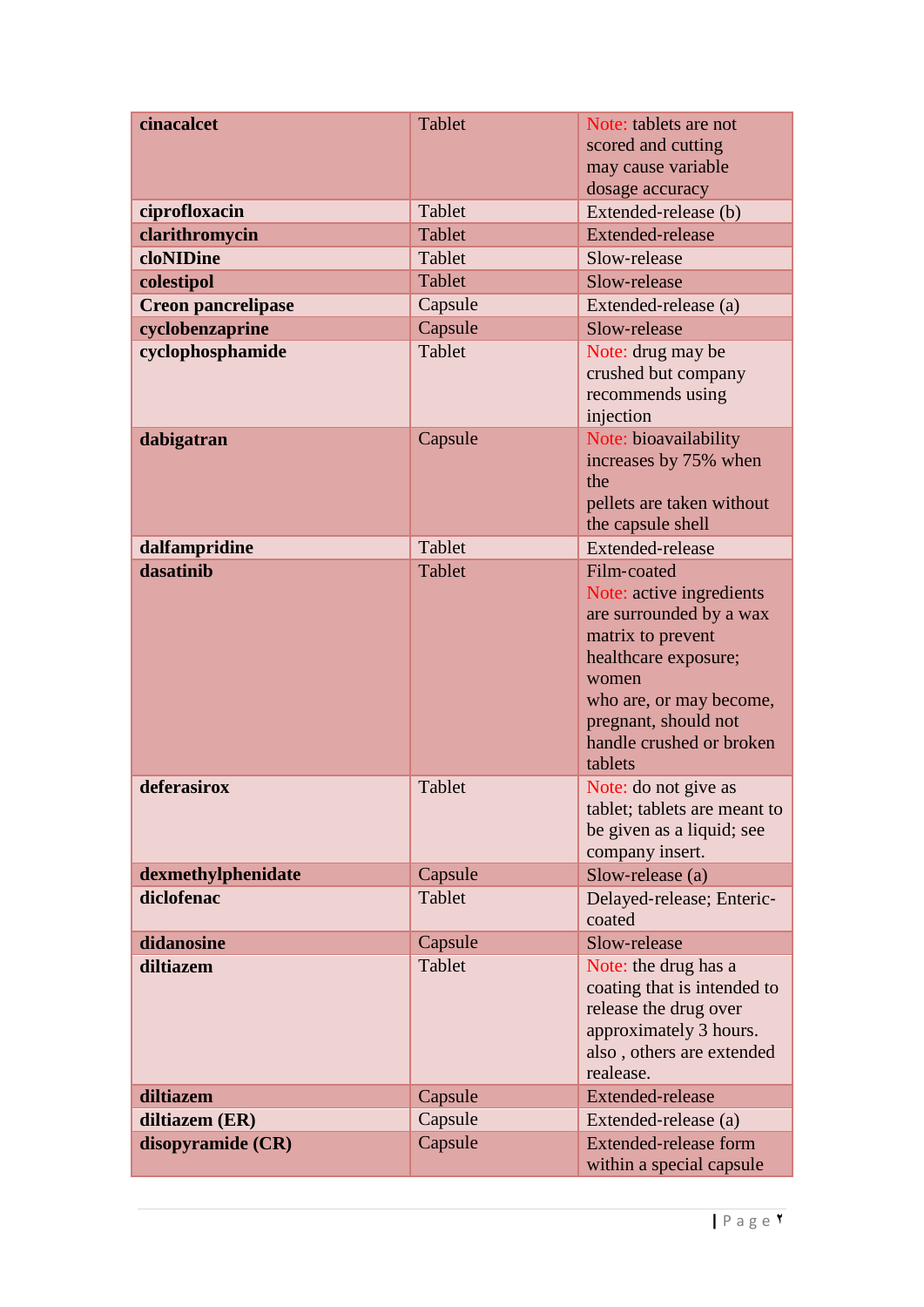| <b>Divalproex</b>        |               |                                                                                                                                                                                                                             |
|--------------------------|---------------|-----------------------------------------------------------------------------------------------------------------------------------------------------------------------------------------------------------------------------|
| * Depakene               | Capsule       | *Slow-release; mucous                                                                                                                                                                                                       |
| * Depakote               | Tablet        | membrane irritant (b)                                                                                                                                                                                                       |
| * Depakote ER            | Tablet        | *Delayed-release                                                                                                                                                                                                            |
|                          |               | *Extended-release                                                                                                                                                                                                           |
| docusate                 | Capsule       | Taste (e)                                                                                                                                                                                                                   |
| donepezil                | Tablet        | Note: crushing the 23 mg<br>tablet may significantly<br>increase the rate of<br>absorption; the 5 and 10<br>mg<br>tablet are not affected                                                                                   |
| doxazosin                | Tablet        | <b>Extended-release</b>                                                                                                                                                                                                     |
| doxycycline              | Capsule       | slow-release                                                                                                                                                                                                                |
| <b>DULoxetine</b>        | Capsule       | Slow-release (a)<br>Note: may add contents of<br>capsule to apple juice<br>or applesauce but NOT<br>chocolate                                                                                                               |
| dutasteride              | Capsule       | Note: drug may cause<br>fetal abnormalities;<br>women<br>who are, or may become,<br>pregnant, should not<br>handle capsules; all<br>women should use<br>caution in<br>handling capsules,<br>especially leaking<br>capsules. |
| dutasteride / tamsulosin | Capsule       | Note: women who are, or<br>may become, pregnant,<br>should not handle crushed<br><b>or</b><br>broken tablets (I)                                                                                                            |
| ergocalciferol           | Capsule       | Liquid filled (d)                                                                                                                                                                                                           |
| ergotamine               | <b>Tablet</b> | Sublingual form $(g)$                                                                                                                                                                                                       |
| erythromycin             | Tablet        | Enteric-coated (b) or<br>delayed release.                                                                                                                                                                                   |
| esomeprazole (NexIUM)    | Capsule       | Slow-release (a)                                                                                                                                                                                                            |
| etravirine               | Tablet        | Note: tablet should be<br>swallowed whole and not<br>crushed; tablet may be<br>dispersed in water                                                                                                                           |
| everolimus               | Tablet        | Mucous membrane<br>irritant                                                                                                                                                                                                 |
| everolimus               | Tablet        | Note: crushed powder<br>may cause                                                                                                                                                                                           |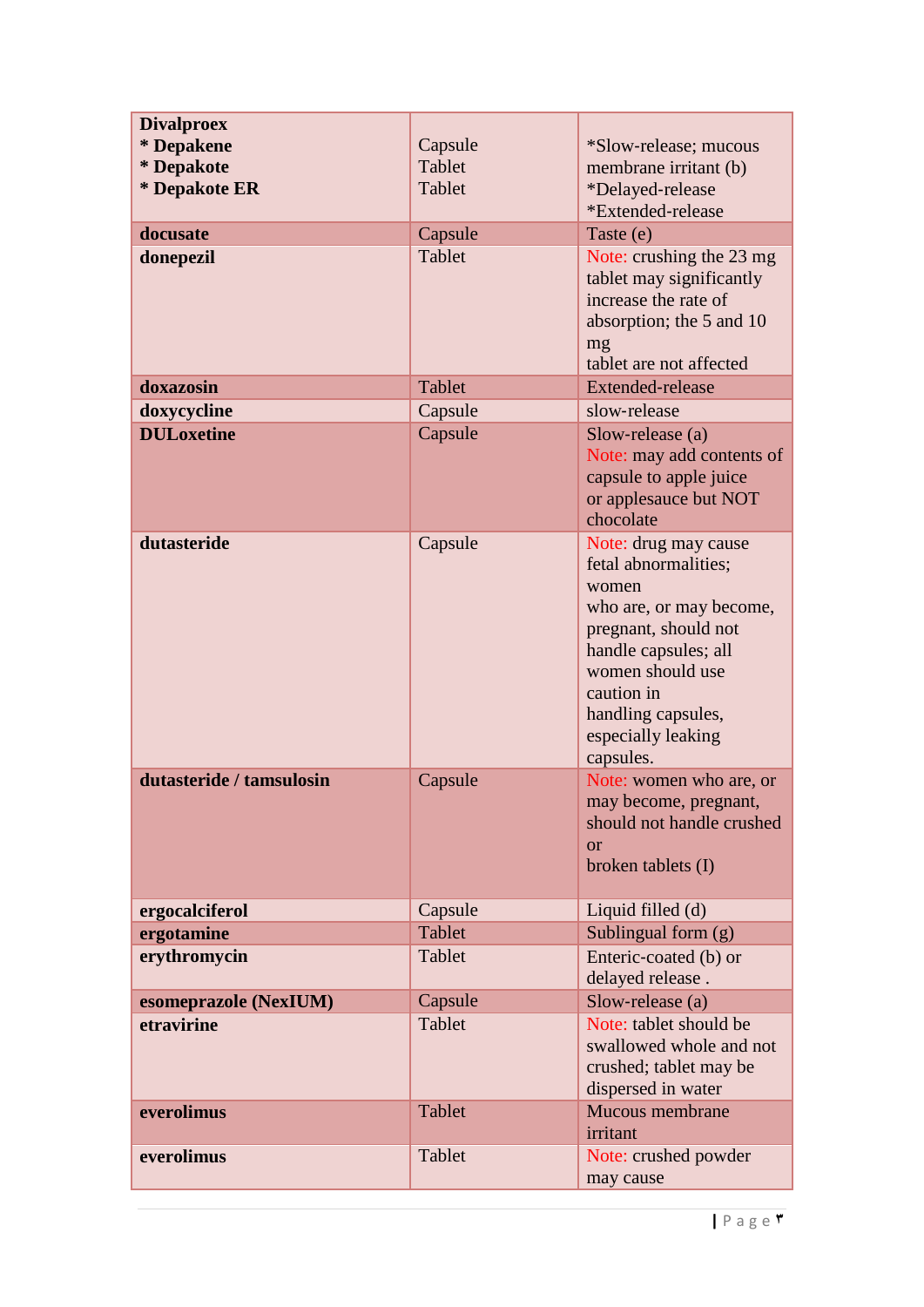|                                    |               | dangerous effects to                                                                                                              |
|------------------------------------|---------------|-----------------------------------------------------------------------------------------------------------------------------------|
|                                    |               | mucus membranes                                                                                                                   |
| fenofibric                         | Capsule       | <b>Extended-release</b>                                                                                                           |
| fentaNYL                           | Lozenge       | Slow-release<br>Note: this lollipop<br>delivery system requires<br>the<br>patient to slowly dissolve<br>in mouth                  |
| fentaNYL                           | <b>Tablet</b> | Note: buccal tablet;<br>swallow whole                                                                                             |
| ferrous gluconate                  | Tablet        | Enteric-coated                                                                                                                    |
| ferrous sulfate                    | Tablet        | Enteric-coated (b)                                                                                                                |
| finasteride                        | Tablet        | Note: women who are, or<br>may become, pregnant,<br>should not handle crushed<br>or broken tablets                                |
| fluvastatin                        | Tablet        | <b>Extended-release</b>                                                                                                           |
| fluvoxaMINE                        | Capsule       | Extended-release                                                                                                                  |
| gabapentin                         | <b>Tablet</b> | Slow-release                                                                                                                      |
| galantamine                        | Capsule       | Extended-release                                                                                                                  |
| ganciclovir                        | Capsule       | Skin irritant                                                                                                                     |
| glipiZIDE (ER)                     | Tablet        | Extended-release                                                                                                                  |
| <b>GuaiFENesin/Pseudoephedrine</b> | Tablet        | <b>Extended-release</b>                                                                                                           |
| guanFACINE                         | Tablet        | Slow-release                                                                                                                      |
| <b>HYDROmorphone</b>               | Tablet        | Slow-release<br>Note: breaking, chewing,<br>crushing, dissolving<br>before swallowing or<br>injecting could result in<br>overdose |
| hydroxyurea                        | Capsule       | Note: exposure to the<br>powder may cause serious<br>skin toxicities; healthcare<br>workers should wear<br>gloves to administer   |
| hyoscyamine                        | Tablet        | Slow-release or extended<br>release.                                                                                              |
| ibandronate                        | Tablet        | Note: chewed, crushed, or<br>sucked tablets may<br>cause oropharyngeal<br>irritation                                              |
| ibuprofen                          | Tablet        | Taste (e)                                                                                                                         |
| imatinib                           | Tablet        | Taste (h)<br>Note: may be dissolved in<br>water or apple juice                                                                    |
| indinavir                          | Capsule       | <b>Taste</b><br>Note: capsule may be                                                                                              |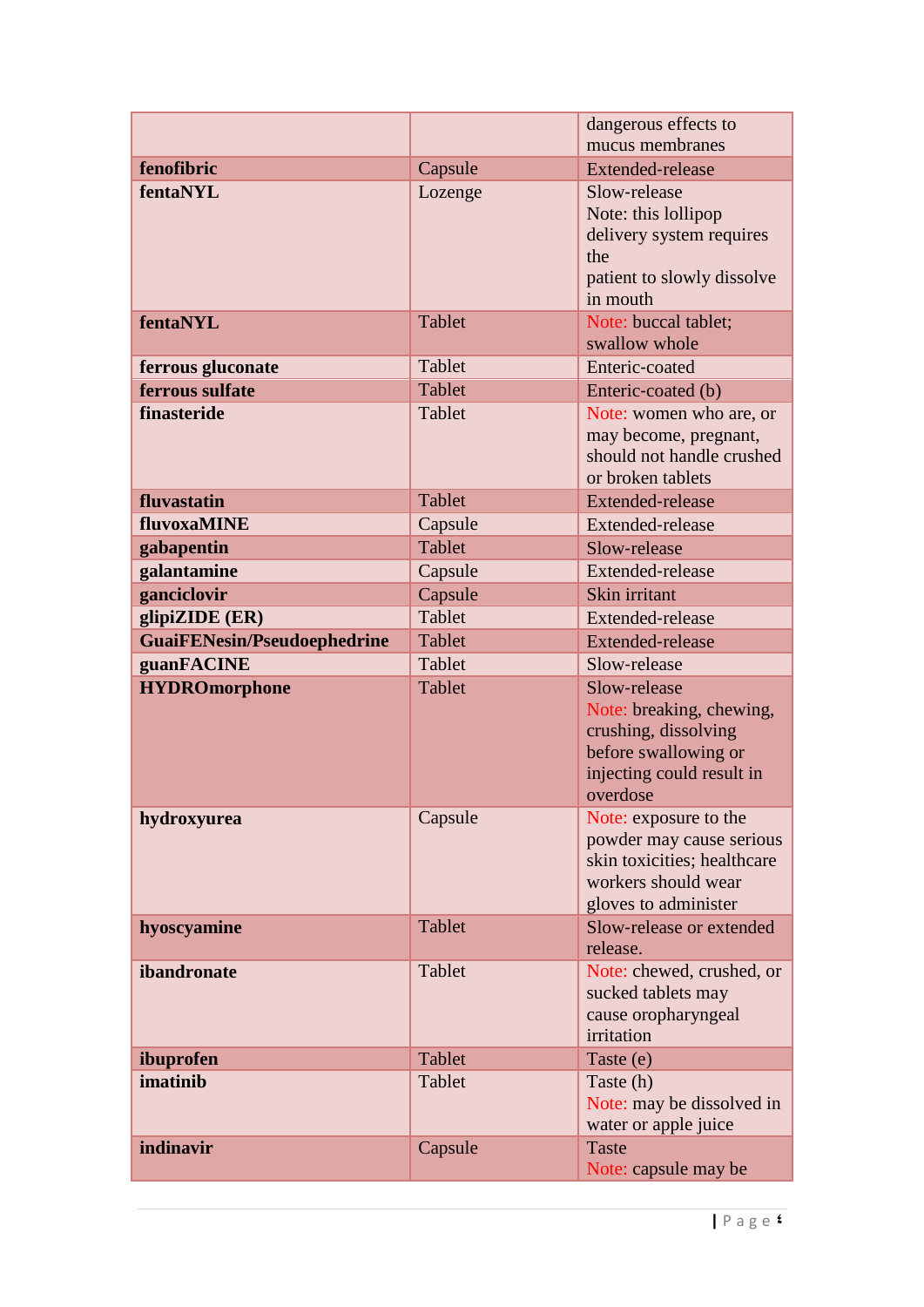|                                           |                                    | opened and mixed with                                                                                                                                                                                                  |
|-------------------------------------------|------------------------------------|------------------------------------------------------------------------------------------------------------------------------------------------------------------------------------------------------------------------|
|                                           |                                    | fruit                                                                                                                                                                                                                  |
|                                           |                                    | puree (e.g., banana)                                                                                                                                                                                                   |
| indomethacin                              | Capsule                            | Slow-release $(a,b)$                                                                                                                                                                                                   |
| isosorbide                                | Capsule                            | <b>Extended-release</b>                                                                                                                                                                                                |
| <b>Isosorbide SR</b>                      | <b>Tablet</b>                      | <b>Extended-release</b>                                                                                                                                                                                                |
| <b>IsosorbideDinitrate Sublingual</b>     | Tablet (sublingual)                | Tablets are made to<br>disintegrate under the                                                                                                                                                                          |
| <b>ISOtretinoin</b>                       |                                    | tongue.                                                                                                                                                                                                                |
|                                           | Capsule                            | <b>Mucous membrane</b><br>irritant                                                                                                                                                                                     |
|                                           | Tablet                             | Extended-release                                                                                                                                                                                                       |
| isradipine                                |                                    |                                                                                                                                                                                                                        |
| lamoTRIgine (XR)                          | Tablet                             | <b>Extended-release</b>                                                                                                                                                                                                |
| lansoprazole                              | 1-Capsule<br>2-Tablet              | 1-Slow-release<br>2-Note: Orally<br>disintegrating do not<br>swallow;<br>dissolve in water only and<br>dispense<br>via dosing syringe or NG<br>tube                                                                    |
| levETIRAcetam (keppra EX)                 | Tablet                             | Extended-release (b)                                                                                                                                                                                                   |
| levo/carbidopa (Sinemet CR)               | Tablet                             | Extended-release (h)                                                                                                                                                                                                   |
|                                           | Tablet                             | <b>Extended-release</b>                                                                                                                                                                                                |
| lithium                                   |                                    |                                                                                                                                                                                                                        |
| lopinavir/ritoavir                        | Tablet                             | Film-coated (b)<br>Note: active ingredients<br>are surrounded by a wax<br>matrix to prevent<br>healthcare exposure;<br>women<br>who are, or may become,<br>pregnant, should not<br>handle crushed or broken<br>tablets |
| <b>lovastatin</b>                         | Tablet                             | <b>Extended-release</b>                                                                                                                                                                                                |
| lubiprostone                              | Capsule                            | Slow-release                                                                                                                                                                                                           |
| <b>Memantine XR</b>                       | Capsule                            | Extended-release (a)                                                                                                                                                                                                   |
| mesalamine                                | Capsule                            | Extended-release (a)<br>Note: maintain pH at less<br>than or equal to 6.0                                                                                                                                              |
| mesalamine                                | <b>Tablet</b><br>Capsule (pentasa) | Slow-release<br>Slow-release                                                                                                                                                                                           |
| metFORMIN (ER) as<br><b>Glucophage XR</b> | Tablet                             | Extended-release                                                                                                                                                                                                       |
| methylphenidate                           | Tablet                             | <b>Extended-release</b>                                                                                                                                                                                                |
| methylphenidate                           | Tablet, capsule                    | Extended-release                                                                                                                                                                                                       |
| metronidazole (falgyl ER)                 | Tablet                             | Extended-release.                                                                                                                                                                                                      |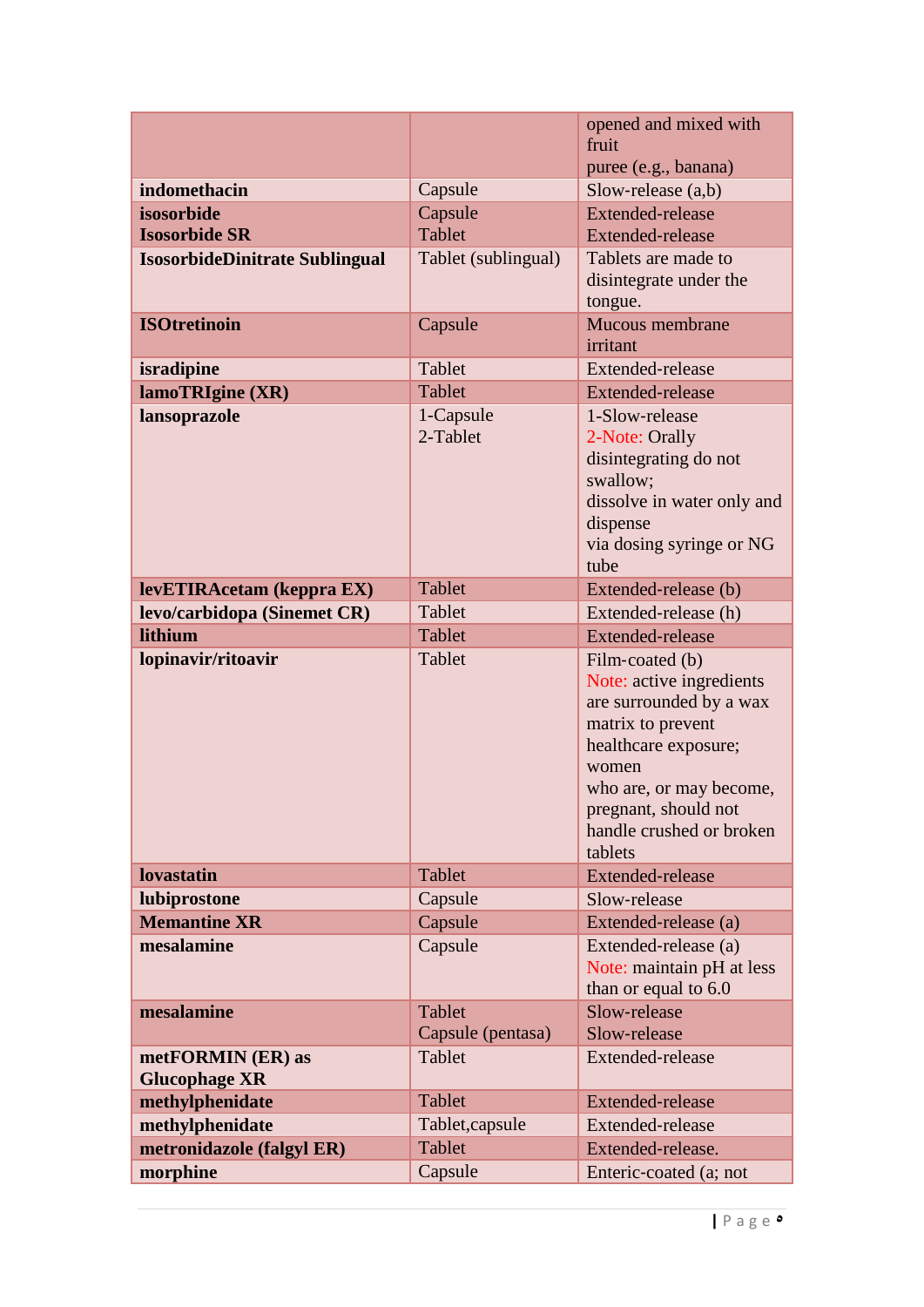|                                     |                 | pudding)                                                                                                        |
|-------------------------------------|-----------------|-----------------------------------------------------------------------------------------------------------------|
| morphine sulfate                    | Capsule         | Extended-release (a); do                                                                                        |
|                                     |                 | not give via N/G tube                                                                                           |
| mycophenolate                       | Capsule, Tablet | Teratogenic potential (i)                                                                                       |
| mycophenolate                       | Tablet          | Delayed-release                                                                                                 |
| naproxen                            | <b>Tablet</b>   | <b>Extended-release</b>                                                                                         |
| niCARdipine                         | Capsule         | Extended-release                                                                                                |
| nicotine                            | Lozenge         | Note: integrity<br>compromised by chewing<br>$\alpha$<br>Crushing                                               |
| nicotinic acid                      | Tablet          | slow-release                                                                                                    |
| <b>NIFEdipine</b>                   | Tablet          | <b>Extended-release</b>                                                                                         |
| <b>NIFEDipine (XR)</b>              | Tablet          | Extended-release                                                                                                |
| nitroglycerin                       | <b>Tablet</b>   | Sublingual route (g)                                                                                            |
| omeprazole                          | Tablet, Capsule | slow-release (a)                                                                                                |
| <b>oxyCODONE</b>                    | <b>Tablet</b>   | <b>Extended-release</b><br>Note: tablet disruption<br>may cause a potentially<br>fatal overdose of<br>oxyCODONE |
| oxymorphone ER                      | Tablet          | Extended-release                                                                                                |
| pancrelipase                        | Capsule         | Enteric-coated (a)                                                                                              |
| pantoprazole                        | <b>Tablet</b>   | Extended-release                                                                                                |
| <b>PARoxetine CR</b>                | Tablet          | <b>Extended-release</b>                                                                                         |
| piroxicam                           | Capsule         | Mucous membrane<br>irritant                                                                                     |
| potassium bicarbonate               | <b>Tablet</b>   | Effervescent tablet (f)                                                                                         |
| praziquantel                        | <b>Tablet</b>   | Taste (h)                                                                                                       |
| predniSONE (DR) Delayed-<br>release | Tablet          | Note: release is dependent<br>upon intact coating.                                                              |
| propafenone (SR)                    | Capsule         | Extended-release                                                                                                |
| propranolol                         | Capsule         | <b>Extended-release</b>                                                                                         |
| <b>QUEtiapine XR</b>                | <b>Tablet</b>   | Extended-release                                                                                                |
| <b>RABEprazole</b>                  | <b>Tablet</b>   | <b>Extended-release</b>                                                                                         |
| raloxifene                          | Tablet          | Taste; teratogenic<br>potential (i)                                                                             |
| risedronate                         | Tablet          | Irritant<br>Note: chewed, crushed, or<br>sucked tablets may<br>cause oropharyngeal<br>irritation                |
| rOPINIRole (ER)                     | Tablet          | Extended-release                                                                                                |
| sevelamer                           | Tablet          | Note: tablets expand in<br>liquid if broken or<br>crushed                                                       |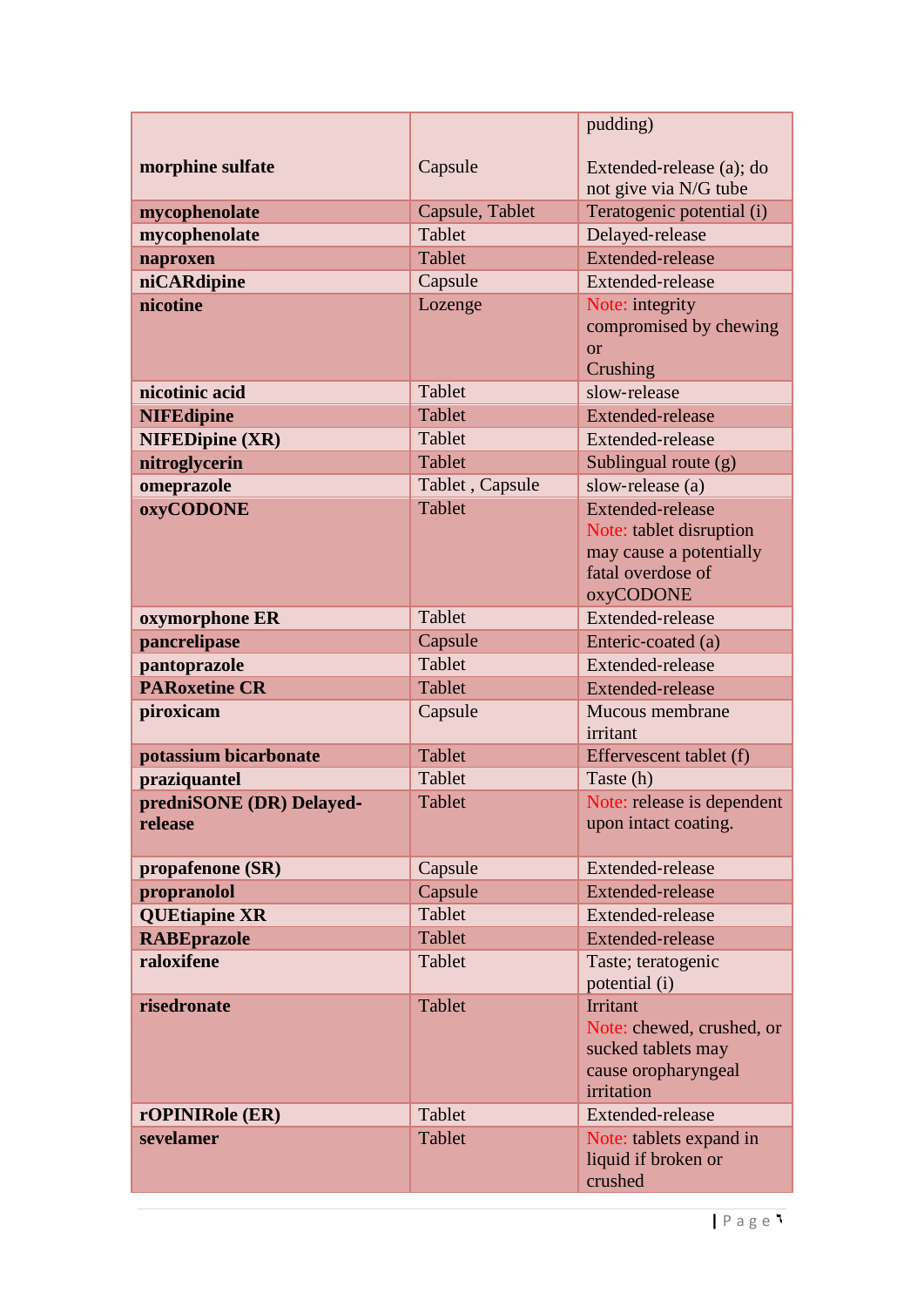| sirolimus                 | Tablet            | Note: pharmacokinetic<br>NanoCrystal technology<br>may be affected (b)                                         |
|---------------------------|-------------------|----------------------------------------------------------------------------------------------------------------|
|                           |                   |                                                                                                                |
| (sitaGLIPtin/metFORMIN)ER | Tablet            | <b>Extended-release</b>                                                                                        |
| sulfaSALAzine             | Tablet            | Delayed-release                                                                                                |
| tamsulosin                | Capsule           | Slow-release                                                                                                   |
| telithromycin             | Tablet            | Slow-release (b)                                                                                               |
| theophylline              | Capsule<br>Tablet | *Extended-release<br>Note: contains beads that<br>dissolve throughout the<br><b>GI</b> tract<br>* Slow-release |
| tipranavir                | Capsule           | Note: oil emulsion within<br>spheres; taste                                                                    |
| topiramate                | Tablet; Capsule   | Taste; Taste (a)                                                                                               |
| traMADol                  | Tablet            | <b>Extended-release</b><br>Note: crushing may cause<br>overdose                                                |
| valGANCiclovir            | Tablet            | Teratogenic and irritant<br>potential (i,b)                                                                    |
| venlafaxine               | Capsule           | <b>Extended-release</b>                                                                                        |
| verapamil                 | Tablet            | Extended-release (h)                                                                                           |
| zolipidem                 | Tablet            | Extended-release                                                                                               |

## **Note:**

(a) Capsule may be opened and the contents taken without crushing or chewing; soft food such as applesauce or pudding may facilitate administration; contents may

Generally be administered via nasogastric tube using an appropriate fluid provided entire contents are washed down the tube.

(b) Liquid dosage forms of the product are available; however, dose, frequency of administration and manufacturers may differ from that of the solid dosage form.

(c) Antacids and/or milk may prematurely dissolve the coating of the tablet.

(d) Capsule may be opened and the liquid contents removed for administration.

(e) The taste of this product form would likely be unacceptable to the patient; administration via nasogastric tube should be acceptable.

(f) Effervescent tablets must be dissolved in the amount of diluent recommended by the manufacturer.

(g) Tablets are made to disintegrate under the tongue.

(h) Tablet is scored and may be broken in half without affecting release characteristics.

(i) Skin contact may enhance tumor production; avoid direct contact.